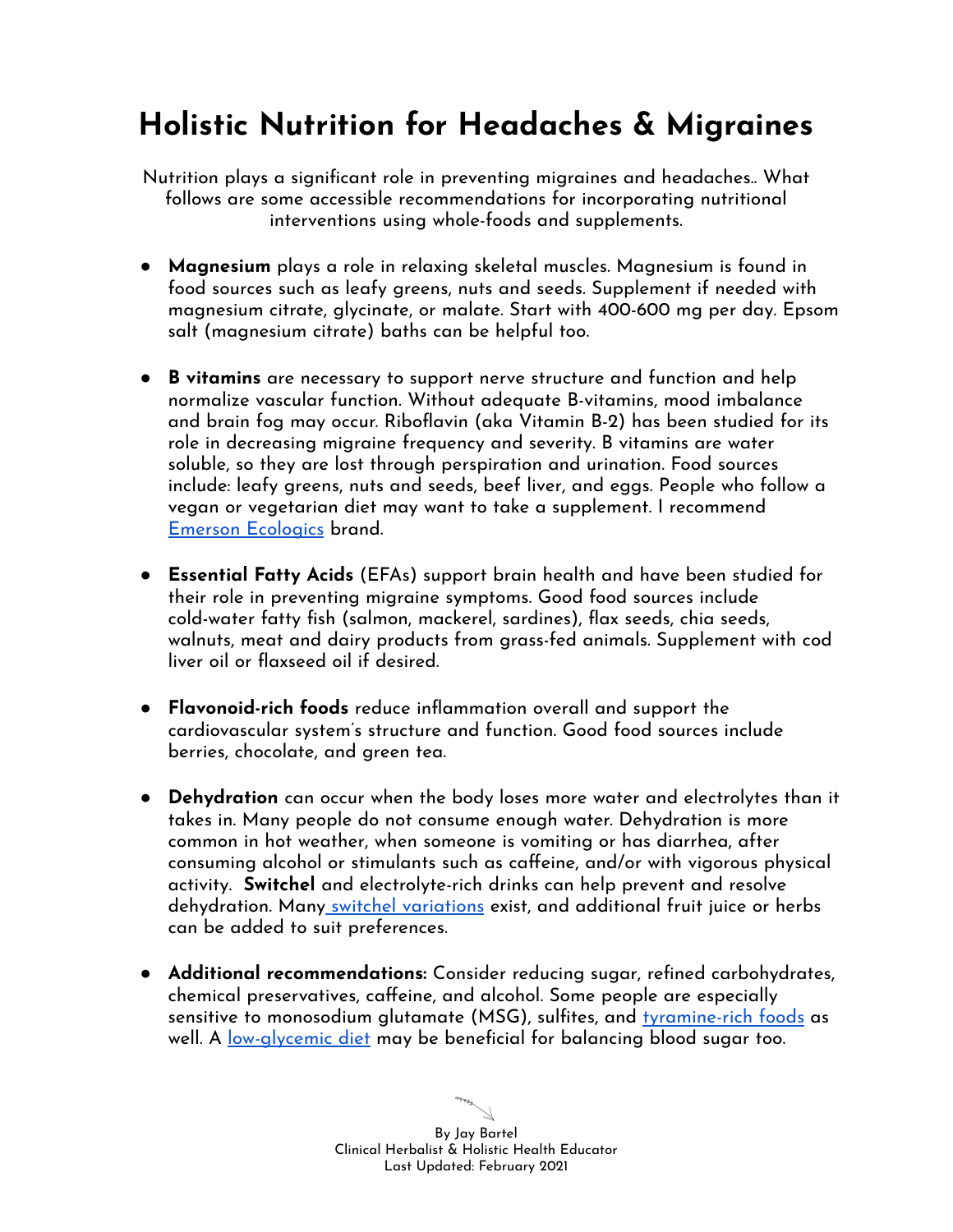## **Additional Resources & Research**

#### **Magnesium**

- Chiu HY, Yeh TH, Huang YC, Chen PY. Effects of [Intravenous](https://pubmed.ncbi.nlm.nih.gov/26752497/) and Oral Magnesium on Reducing Migraine: A [Meta-analysis](https://pubmed.ncbi.nlm.nih.gov/26752497/) of Randomized Controlled Trials. Pain Physician. 2016 [Jan;19\(1\):E97-112.](https://pubmed.ncbi.nlm.nih.gov/26752497/) PMID: 26752497.
- Gröber U, Schmidt J, Kisters K. [Magnesium](https://pubmed.ncbi.nlm.nih.gov/26404370/) in Prevention and Therapy. Nutrients. 2015 Sep 23;7(9):8199-226. doi: [10.3390/nu7095388.](https://pubmed.ncbi.nlm.nih.gov/26404370/) PMID: 26404370; PMCID: [PMC4586582.](https://pubmed.ncbi.nlm.nih.gov/26404370/)
- Kirkland AE, Sarlo GL, Holton KF. The Role of Magnesium in [Neurological](https://pubmed.ncbi.nlm.nih.gov/29882776/) Disorders. Nutrients. 2018 Jun 6;10(6):730. doi: [10.3390/nu10060730.](https://pubmed.ncbi.nlm.nih.gov/29882776/) PMID: 29882776; PMCID: [PMC6024559.](https://pubmed.ncbi.nlm.nih.gov/29882776/)

#### **B Vitamins**

- Marashly ET, Bohlega SA. Riboflavin Has [Neuroprotective](https://pubmed.ncbi.nlm.nih.gov/28775706/) Potential: Focus on [Parkinson's](https://pubmed.ncbi.nlm.nih.gov/28775706/) Disease and Migraine. Front Neurol. 2017 Jul 20;8:333. doi: [10.3389/fneur.2017.00333.](https://pubmed.ncbi.nlm.nih.gov/28775706/) PMID: 28775706; PMCID: PMC5517396.
- Shaik MM, Gan SH. Vitamin [supplementation](https://pubmed.ncbi.nlm.nih.gov/25815319/) as possible prophylactic [treatment](https://pubmed.ncbi.nlm.nih.gov/25815319/) against migraine with aura and menstrual migraine. Biomed Res Int. 2015;2015:469529. doi: [10.1155/2015/469529.](https://pubmed.ncbi.nlm.nih.gov/25815319/) Epub 2015 Feb 28. PMID: 25815319; PMCID: [PMC4359851.](https://pubmed.ncbi.nlm.nih.gov/25815319/)
- Gaul C, Diener HC, Danesch U; Migravent® Study Group. [Improvement](https://pubmed.ncbi.nlm.nih.gov/25916335/) of migraine symptoms with a proprietary [supplement](https://pubmed.ncbi.nlm.nih.gov/25916335/) containing riboflavin, magnesium and Q10: a randomized, [placebo-controlled,](https://pubmed.ncbi.nlm.nih.gov/25916335/) double-blind, multicenter trial. J Headache Pain. 2015;16:516. doi: [10.1186/s10194-015-0516-6.](https://pubmed.ncbi.nlm.nih.gov/25916335/) Epub 2015 Apr 3. PMID: 25916335; PMCID: [PMC4393401.](https://pubmed.ncbi.nlm.nih.gov/25916335/)
- Sherwood M, Goldman RD. [Effectiveness](https://pubmed.ncbi.nlm.nih.gov/24627379/) of riboflavin in pediatric migraine prevention. Can Fam Physician. 2014 [Mar;60\(3\):244-6.](https://pubmed.ncbi.nlm.nih.gov/24627379/) PMID: 24627379; PMCID: [PMC3952759.](https://pubmed.ncbi.nlm.nih.gov/24627379/)

### **Essential Fatty Acids**

- Soveyd, N., Abdolahi, M., [Bitarafan,](https://www.ncbi.nlm.nih.gov/pmc/articles/PMC5937007/) S., Tafakhori, A., Sarraf, P., Togha, M., Okhovat, A. A., Hatami, M., Sedighiyan, M., Djalali, M., & [Mohammadzadeh](https://www.ncbi.nlm.nih.gov/pmc/articles/PMC5937007/) Honarvar, N. (2017). Molecular [mechanisms](https://www.ncbi.nlm.nih.gov/pmc/articles/PMC5937007/) of omega-3 fatty acids in the migraine headache. Iranian journal of [neurology,](https://www.ncbi.nlm.nih.gov/pmc/articles/PMC5937007/) 16(4), 210–217.
- Mann JD, Faurot KR, MacIntosh B, Palsson OS, [Suchindran](https://pubmed.ncbi.nlm.nih.gov/29413360/) CM, Gaylord SA, Lynch C, Johnston A, Maiden K, Barrow DA, Hibbeln JR, [Ramsden](https://pubmed.ncbi.nlm.nih.gov/29413360/) CE. A sixteen-week three-armed, randomized, controlled trial [investigating](https://pubmed.ncbi.nlm.nih.gov/29413360/) clinical and [biochemical](https://pubmed.ncbi.nlm.nih.gov/29413360/) effects of targeted alterations in dietary linoleic acid and n-3

By Jay Bartel Clinical Herbalist & Holistic Health Educator Last Updated: February 2021